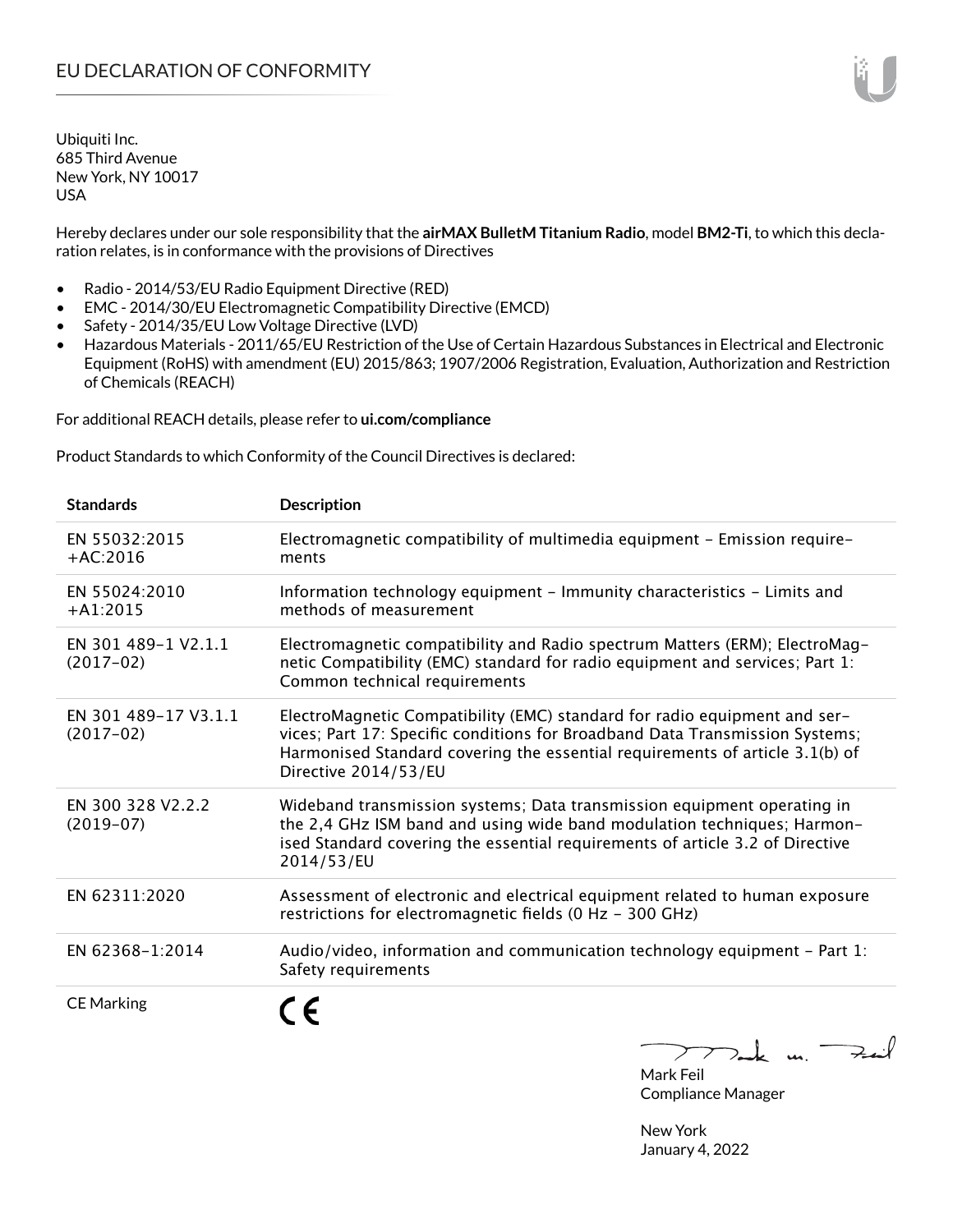# **BM2-Ti**

#### **български** [Bulgarian]

С настоящото Ubiquiti декларира, че това устройство BM2-Ti е в съответствие със съществените изисквания и други приложими разпоредби на Директиви 2014/53/ EC, 2014/30/ЕС, 2014/35/ЕС.

#### **Hrvatski** [Croatian]

Ubiquiti ovim putem izjavljuje da je ovaj uređaj BM2-Ti sukladan osnovnim zahtjevima i ostalim bitnim odredbama Direktiva 2014/53/EU, 2014/30/EU, 2014/35/ EU.

### **Čeština** [Czech]

Ubiquiti tímto prohlašuje, že toto BM2-Ti zařízení, je ve shodě se základními požadavky a dalšími příslušnými ustanoveními směrnic 2014/53/EU, 2014/30/EU, 2014/35/EU.

#### **Dansk** [Danish]

Hermed, Ubiquiti, erklærer at denne BM2-Ti enhed, er i overensstemmelse med de væsentlige krav og øvrige relevante krav i direktiver 2014/53/EU, 2014/30/EU, 2014/35/EU.

### **Nederlands** [Dutch]

Hierbij verklaart Ubiquiti, dat deze BM2-Ti apparaat, in overeenstemming is met de essentiële eisen en de andere relevante bepalingen van richtlijnen 2014/53/EU, 2014/30/EU, 2014/35/EU.

#### **English**

Hereby, Ubiquiti, declares that this BM2-Ti device, is in compliance with the essential requirements and other relevant provisions of Directives 2014/53/EU, 2014/30/EU, 2014/35/EU.

## **Eesti keel** [Estonian]

Käesolevaga Ubiquiti kinnitab, et antud BM2-Ti seade, on vastavus olulistele nõuetele ja teistele asjakohastele sätetele direktiivide 2014/53/EL, 2014/30/EL, 2014/35/EL.

## **Suomi** [Finnish]

Täten Ubiquiti vakuuttaa, että tämä BM2-Ti laite, on yhdenmukainen olennaisten vaatimusten ja muiden sitä koskevien direktiivien 2014/53/EU, 2014/30/EU, 2014/35/ EU.

## **Français** [French]

Par la présente Ubiquiti déclare que l'appareil BM2-Ti, est conforme aux exigences essentielles et aux autres dispositions pertinentes des directives 2014/53/UE, 2014/30/UE, 2014/35/UE.

## **Deutsch** [German]

Hiermit erklärt Ubiquiti, dass sich dieses BM2-Ti Gerät, in Übereinstimmung mit den grundlegenden Anforderungen und den anderen relevanten Vorschriften der Richtlinien 2014/53/EU, 2014/30/EU, 2014/35/EU befindet.

## **Ελληνικά** [Greek]

Δια του παρόντος, Ubiquiti, δηλώνει ότι αυτή η συσκευή BM2-Ti, είναι σε συμμόρφωση με τις βασικές απαιτήσεις και τις λοιπές σχετικές διατάξεις των οδηγιών 2014/53/ EE, 2014/30/EE, 2014/35/EE.

### **Magyar** [Hungarian]

Ezennel Ubiquiti kijelenti, hogy ez a BM2-Ti készülék megfelel az alapvető követelményeknek és más vonatkozó 2014/53/EU, 2014/30/EU, 2014/35/EU irányelvek rendelkezéseit.

#### **Íslenska** [Icelandic]

Hér, Ubiquiti, því yfir að þetta BM2-Ti tæki er í samræmi við grunnkröfur og önnur viðeigandi ákvæði tilskipana 2014/53/ESB, 2014/30/ESB, 2014/35/ESB.

#### **Italiano** [Italian]

Con la presente, Ubiquiti, dichiara che questo dispositivo BM2-Ti, è conforme ai requisiti essenziali ed alle altre disposizioni pertinenti delle direttive 2014/53/UE, 2014/30/UE, 2014/35/UE.

### **Latviešu valoda** [Latvian]

Ar šo, Ubiquiti, deklarē, ka BM2-Ti ierīce, ir saskaņā ar būtiskajām prasībām un citiem attiecīgiem noteikumiem Direktīvās 2014/53/ES, 2014/30/ES, 2014/35/ES.

#### **Lietuvių kalba** [Lithuanian]

Ubiquiti deklaruoja, kad šis BM2-Ti įrenginys atitinka esminius reikalavimus ir kitas 2014/53/ES, 2014/30/ES, 2014/35/ES Direktyvų nuostatas.

#### **Malti** [Maltese]

Hawnhekk, Ubiquiti, tiddikjara li dan il-mezz BM2-Ti huwa konformi mar-rekwiżiti essenzjali u dispożizzjonijiet rilevanti oħrajn ta 'Direttivi 2014/53/UE, 2014/30/UE, 2014/35/UE.

#### **Norsk** [Norwegian]

Herved Ubiquiti, erklærer at denne BM2-Ti enheten, er i samsvar med de grunnleggende kravene og andre relevante bestemmelser i direktivene 2014/53/EU, 2014/30/EU, 2014/35/EU.

#### **Polski** [Polish]

Niniejszym, Ubiquiti, oświadcza, że urządzenie BM2-Ti, jest zgodny z zasadniczymi wymaganiami oraz pozostałymi stosownymi postanowieniami Dyrektyw 2014/53/UE, 2014/30/UE, 2014/35/UE.

#### **Português** [Portuguese]

Ubiquiti declara que este dispositivo BM2-Ti, está conforme com os requisitos essenciais e outras disposições das Directivas 2014/53/UE, 2014/30/UE, 2014/35/UE.

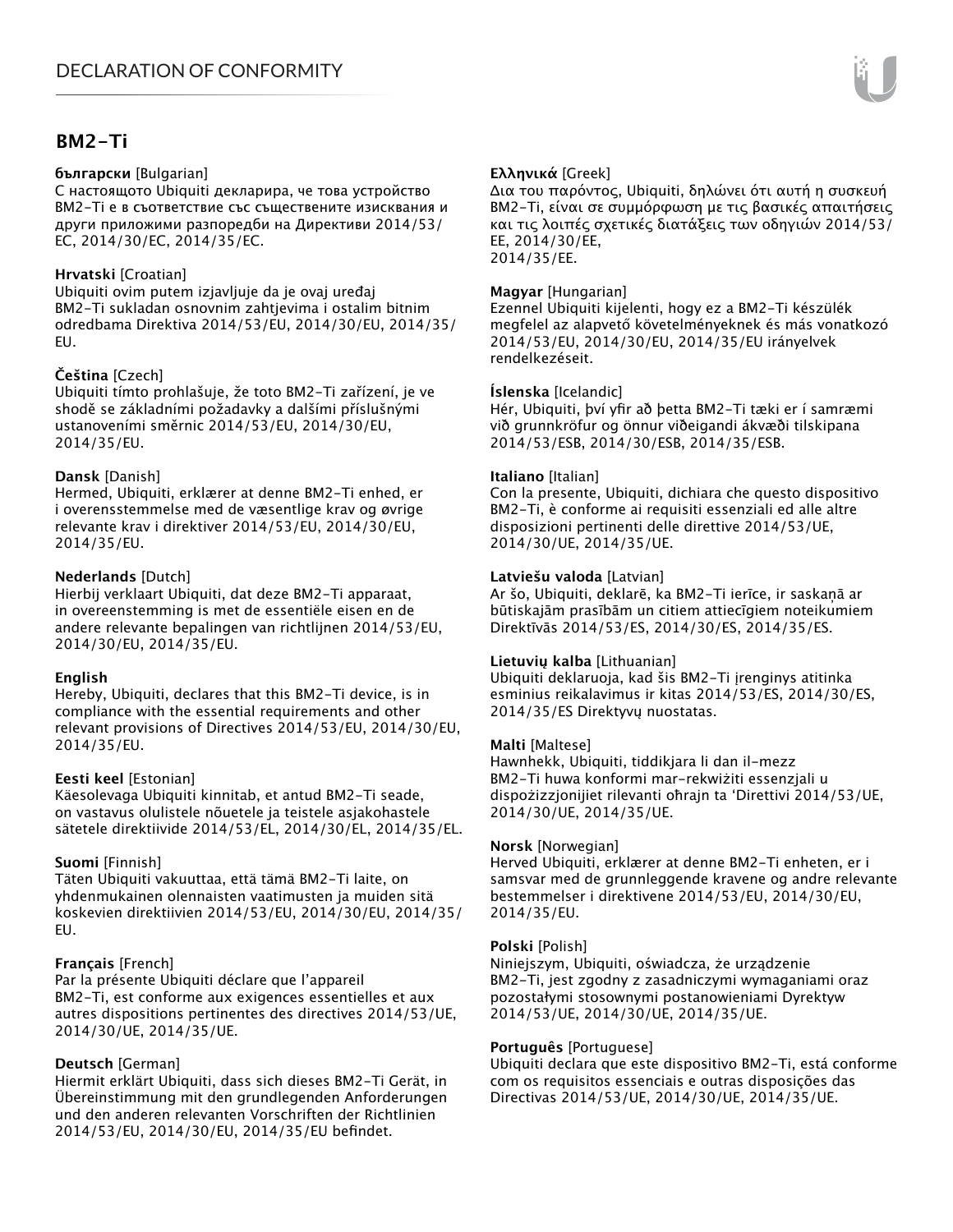#### **Română** [Romanian]

Prin prezenta, Ubiquiti declară că acest dispozitiv BM2-Ti este în conformitate cu cerințele esențiale și alte prevederi relevante ale Directivelor 2014/53/UE, 2014/30/ UE, 2014/35/UE.

#### **Slovenčina** [Slovak]

Týmto Ubiquiti, prehlasuje, že toto BM2-Ti zariadenie, je v súlade so základnými požiadavkami a ďalšími relevantnými ustanoveniami smernice 2014/53/EÚ, 2014/30/EÚ, 2014/35/EÚ.

#### **Slovenščina** [Slovenian]

Družba Ubiquiti izjavlja, da je naprava BM2-Ti v skladu z obveznimi zahtevami in drugimi ustreznimi določbami direktiv 2014/53/EU, 2014/30/EU in 2014/35/EU.

#### **Español** [Spanish]

Por medio de la presente Ubiquiti declara que este dispositivo BM2-Ti, cumple con los requisitos esenciales y cualesquiera otras disposiciones aplicables o exigibles de las Directivas 2014/53/UE, 2014/30/UE, 2014/35/UE.

#### **Svenska** [Swedish]

Härmed Ubiquiti, intygar att denna BM2-Ti enhet är i överensstämmelse med de väsentliga egenskapskrav och övriga relevanta bestämmelser som framgår av direktiven 2014/53/EU, 2014/30/EU, 2014/35/EU.

#### **Accessories**:

https://www.ui.com/products/#default https://www.ui.com/products/#accessories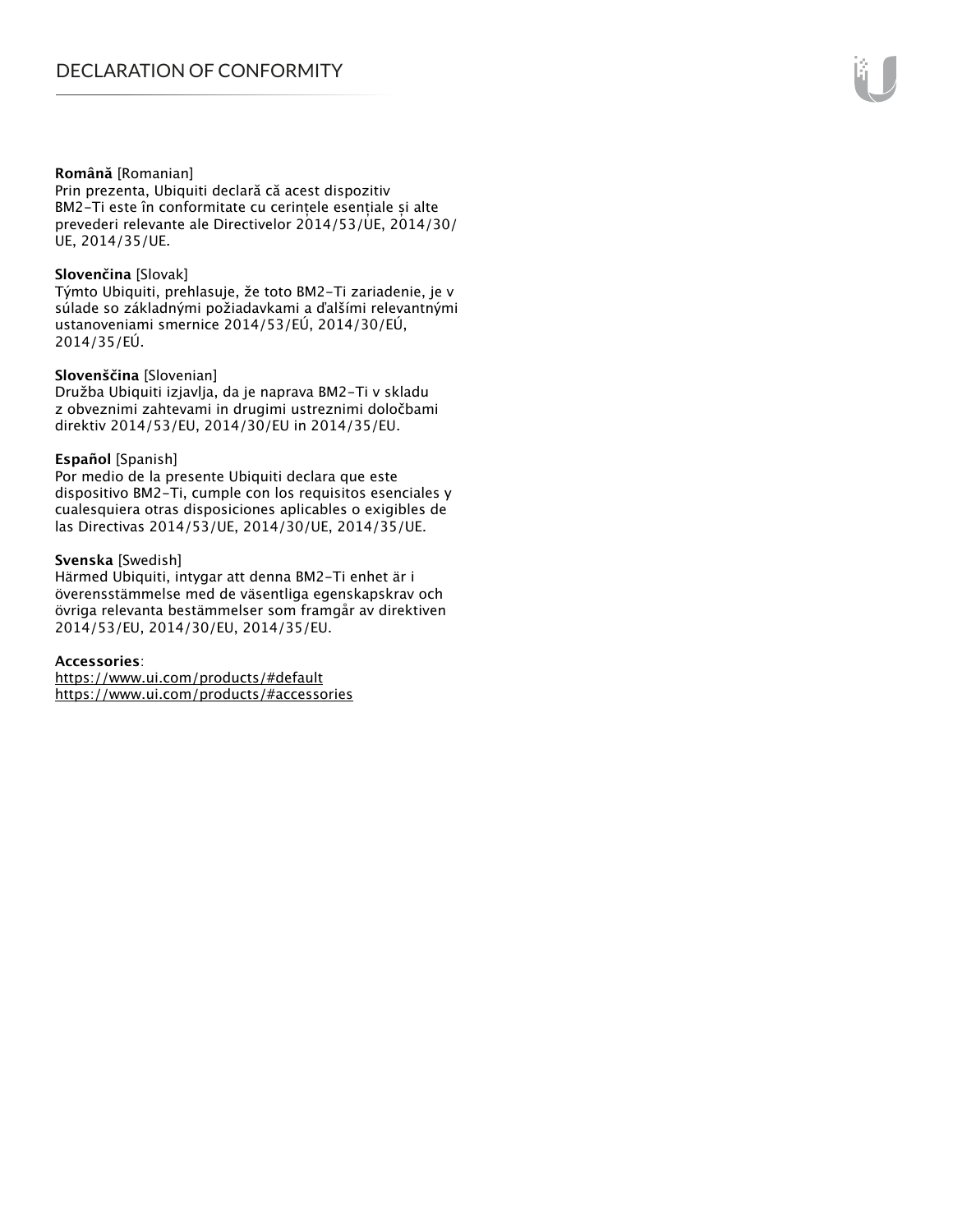Hereby declares under our sole responsibility that the **airMAX BulletM Titanium Radio**, model **BM2-Ti**, to which this declaration relates, is in conformance with the provisions of UK Regulations

- Radio Equipment Regulations 2017
- Electromagnetic Compatibility Regulations 2016
- Electrical Equipment (Safety) Regulations 2016
- Hazardous Materials The Restriction of the Use of Certain Hazardous Substances in Electrical and Electronic Equipment Regulations 2012; 1907/2006 Registration, Evaluation, Authorization and Restriction of Chemicals (REACH)

For additional REACH details, please refer to **ui.com/compliance**

Product Standards to which Conformity of the Council Directives is declared:

| <b>Standards</b>                    | <b>Description</b>                                                                                                                                                                                                                                              |
|-------------------------------------|-----------------------------------------------------------------------------------------------------------------------------------------------------------------------------------------------------------------------------------------------------------------|
| EN 55032:2015<br>$+AC:2016$         | Electromagnetic compatibility of multimedia equipment - Emission<br>requirements                                                                                                                                                                                |
| EN 55024:2010<br>$+A1:2015$         | Information technology equipment - Immunity characteristics - Limits and<br>methods of measurement                                                                                                                                                              |
| EN 301 489-1 V2.1.1<br>$(2017-02)$  | Electromagnetic compatibility and Radio spectrum Matters (ERM);<br>ElectroMagnetic Compatibility (EMC) standard for radio equipment and services;<br>Part 1: Common technical requirements                                                                      |
| EN 301 489-17 V3.1.1<br>$(2017-02)$ | ElectroMagnetic Compatibility (EMC) standard for radio equipment and services;<br>Part 17: Specific conditions for Broadband Data Transmission Systems;<br>Harmonised Standard covering the essential requirements of article 3.1(b) of<br>Directive 2014/53/EU |
| EN 300 328 V2.2.2<br>$(2019-07)$    | Wideband transmission systems; Data transmission equipment operating in the<br>2,4 GHz ISM band and using wide band modulation techniques; Harmonised<br>Standard covering the essential requirements of article 3.2 of Directive<br>2014/53/EU                 |
| EN 62311:2020                       | Assessment of electronic and electrical equipment related to human exposure<br>restrictions for electromagnetic fields (0 Hz - 300 GHz)                                                                                                                         |
| EN 62368-1:2014                     | Audio/video, information and communication technology equipment $-$ Part 1:<br>Safety requirements                                                                                                                                                              |
| <b>UKCA Marking</b>                 | UK<br>$\overline{u}$                                                                                                                                                                                                                                            |

Mark m. Mark Feil Compliance Manager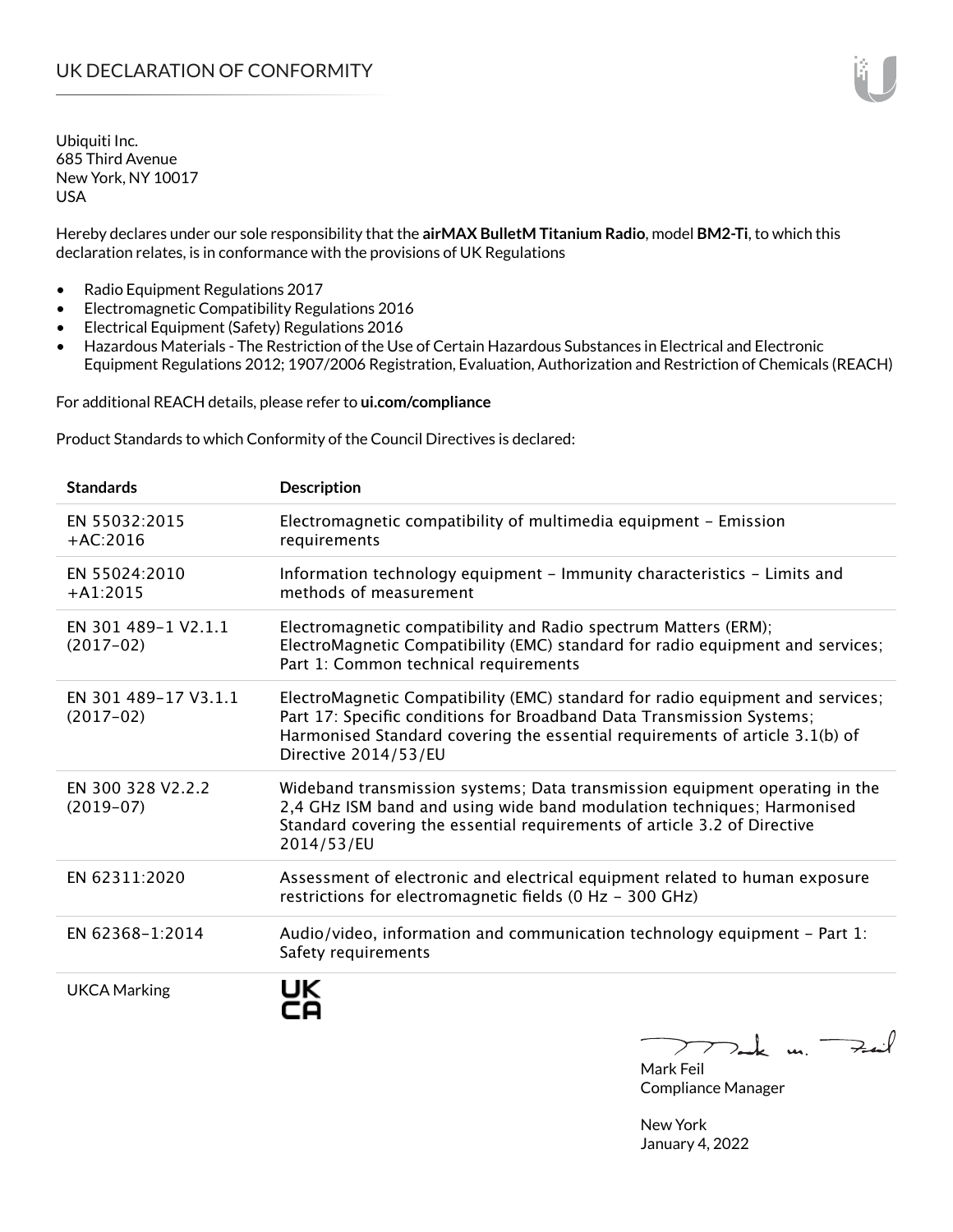Con la presente dichiara sotto la propria esclusiva responsabilità che l' **airMAX BulletM Titanium Radio**, modello **BM2-Ti**, a cui si riferisce la presente dichiarazione, è conforme alle disposizioni delle Direttive

- Radio 2014/53/EU Direttiva sulle apparecchiature radio (RED)
- EMC -2014/30/UE Direttiva sulla Compatibilità Elettromagnetica (EMCD)
- Sicurezza -2014/35/UE Direttiva sulla Bassa Tensione (LVD)
- Materiali Pericolosi -2011/65/UE Restrizione dell'uso di alcune Sostanze Pericolose nelle Apparecchiature Elettriche ed Elettroniche (RoHS) con emendamento (UE) 2015/863; 1907/2006 Registrazione, Valutazione, Autorizzazione e Restrizione delle Sostanze Chimiche (REACH)

Per ulteriori dettagli sul REACH, fare riferimento a **ui.com/compliance**

| <b>Standard</b>                     | <b>Descrizione</b>                                                                                                                                                                                                                                                               |
|-------------------------------------|----------------------------------------------------------------------------------------------------------------------------------------------------------------------------------------------------------------------------------------------------------------------------------|
| EN 55032:2015<br>$+AC:2016$         | Compatibilità elettromagnetica delle apparecchiature multimediali -<br>Prescrizioni di Emissione                                                                                                                                                                                 |
| EN 55024:2010<br>$+A1:2015$         | Apparecchiature per la tecnologia dell'informazione - Caratteristiche di<br>immunità - Limiti e metodi di misura                                                                                                                                                                 |
| EN 301 489-1 V2.1.1<br>$(2017-02)$  | Compatibilità elettromagnetica e problematiche di spettro radio (ERM); Norma<br>di compatibilità elettromagnetica (EMC) per apparecchiature e servizi radio;<br>Parte 1: Requisiti tecnici comuni                                                                                |
| EN 301 489-17 V3.1.1<br>$(2017-02)$ | Norma di Compatibilità Elettromagnetica (EMC) per apparecchiature e servizi<br>radio; Parte 17: Condizioni specifiche per sistemi di trasmissione dati a banda<br>larga; Norma armonizzata relativa ai requisiti essenziali dell'articolo 3.1(b) della<br>direttiva 2014/53/UE   |
| EN 300 328 V2.2.2<br>$(2019-07)$    | Sistemi di trasmissione a banda larga; apparecchiature di trasmissione dati che<br>operano nella banda 2,4 GHz ISM e che utilizzano tecniche di modulazione a<br>banda larga; norma armonizzata relativa ai requisiti essenziali dell'articolo 3.2<br>della direttiva 2014/53/UE |
| EN 62311:2020                       | Valutazione degli apparecchi elettronici ed elettrici in relazione ai limiti di base<br>per l'esposizione umana ai campi elettromagnetici (0 Hz - 300 GHz)                                                                                                                       |
| EN 62368-1:2014                     | Apparecchiature per la tecnologia audio/video, dell'informazione e della comu-<br>nicazione - Parte 1: Requisiti di sicurezza                                                                                                                                                    |
| <b>CE Marking</b>                   | $\sqrt{2}$                                                                                                                                                                                                                                                                       |

Feat k m. Mark Feil

Compliance Manager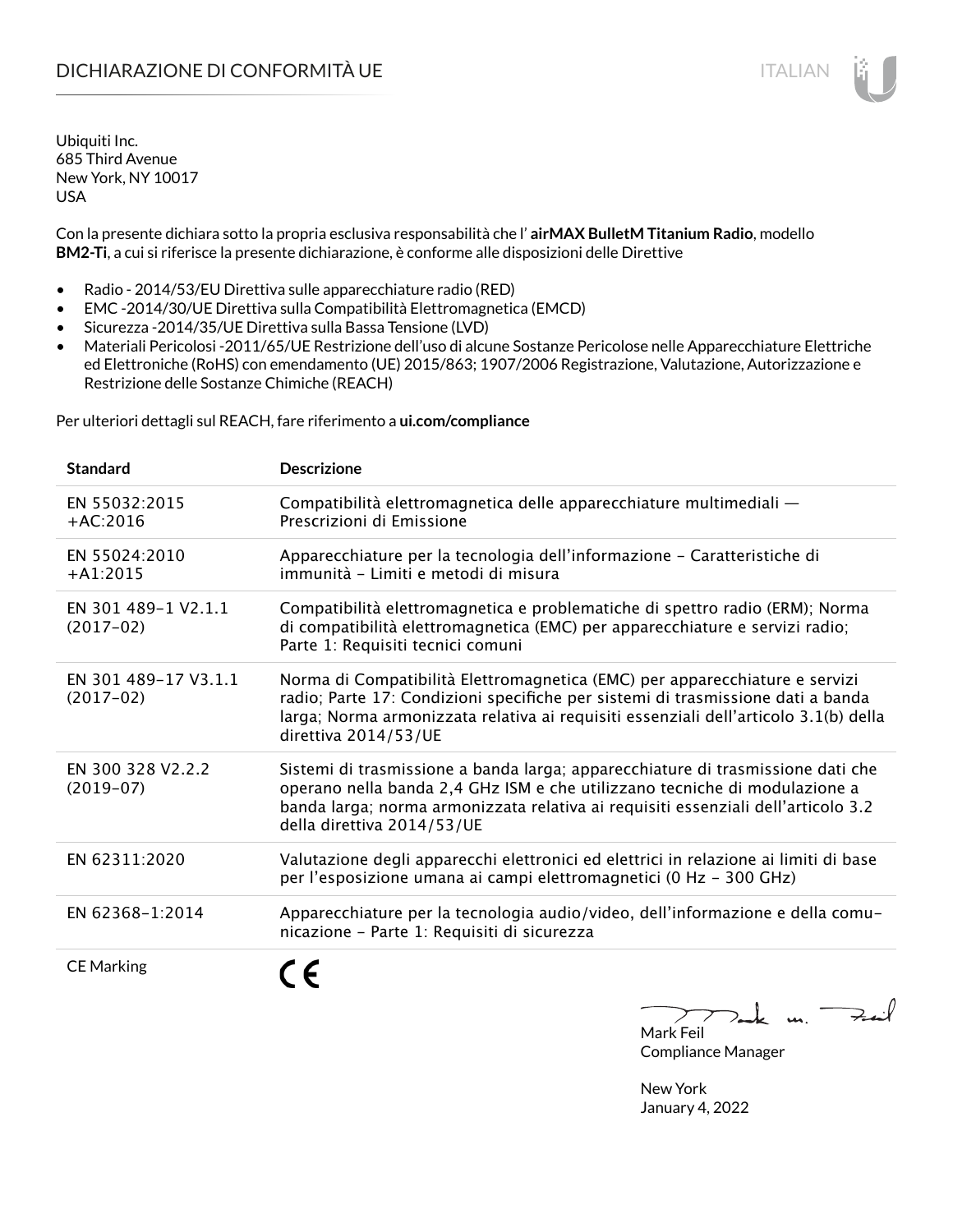Déclare par la présente, sous notre seule responsabilité, que l'**airMAX BulletM Titanium Radio**, modèle **BM2-Ti**, auquel se rapporte cette déclaration, est conforme aux dispositions des Directives

- Radio 2014/53/EU Directive sur les Équipements Radio (RED)
- EMC -2014/30/EU Directive sur la Compatibilité Electromagnétique (EMCD)
- Sécurité -2014/35/EU Directive sur la Basse Tension (LVD)
- Matières dangereuses -2011/65/UE Restriction de l'utilisation de Certaines Substances Dangereuses dans les Equipements Electriques et Electroniques (RoHS) avec amendement (EU) 2015/863 ; 1907/2006 Enregistrement, Evaluation, Autorisation et Restriction des Produits Chimiques (REACH)

Pour plus de détails sur le règlement REACH, veuillez consulter le site **ui.com/compliance**

| <b>Normes</b>                       | La description                                                                                                                                                                                                                                                                                                                         |
|-------------------------------------|----------------------------------------------------------------------------------------------------------------------------------------------------------------------------------------------------------------------------------------------------------------------------------------------------------------------------------------|
| EN 55032:2015<br>$+AC:2016$         | Compatibilité électromagnétique des équipements multimédia — Exigences<br>d'émission                                                                                                                                                                                                                                                   |
| EN 55024:2010<br>$+A1:2015$         | Appareils de traitement de l'information - Caractéristiques d'immunité -<br>Limites et méthodes de mesure                                                                                                                                                                                                                              |
| EN 301 489-1 V2.1.1<br>$(2017-02)$  | Compatibilité électromagnétique et spectre radioélectrique (ERM) ; Norme de<br>compatibilité électromagnétique (CEM) pour les équipements de communication<br>radio et services ; Partie 1 : Exigences techniques communes                                                                                                             |
| EN 301 489-17 V3.1.1<br>$(2017-02)$ | Norme de compatibilité électromagnétique (CEM) concernant les équipements<br>de communication radio et services ; partie 17 : Exigences particulières<br>applicables aux systèmes de transmission de données à large bande ; norme<br>harmonisée couvrant les exigences essentielles de l'article 3.1(b) de la directive<br>2014/53/UE |
| EN 300 328 V2.2.2<br>$(2019-07)$    | Systèmes de transmission de données à large bande ; Matériel de transmission<br>de données fonctionnant dans la bande ISM à 2, 4 GHz et utilisant des<br>techniques de modulation à étalement du spectre ; Norme harmonisée couvrant<br>les exigences essentielles de l'article 3.2 de la directive 2014/53/UE                         |
| EN 62311:2020                       | Évaluation des équipements électroniques et électriques en relation avec les<br>restrictions d'exposition humaine pour les champs électromagnétiques (0 Hz -<br>300 GHz)                                                                                                                                                               |
| EN 62368-1:2014                     | Equipements des technologies de l'audio/vidéo, de l'information et de la com-<br>munication - Partie 1 : exigences de sécurité                                                                                                                                                                                                         |
| <b>CE Marking</b>                   | C E<br>$>$ ak m. $^-$<br>$\sum$                                                                                                                                                                                                                                                                                                        |

Mark Feil Compliance Manager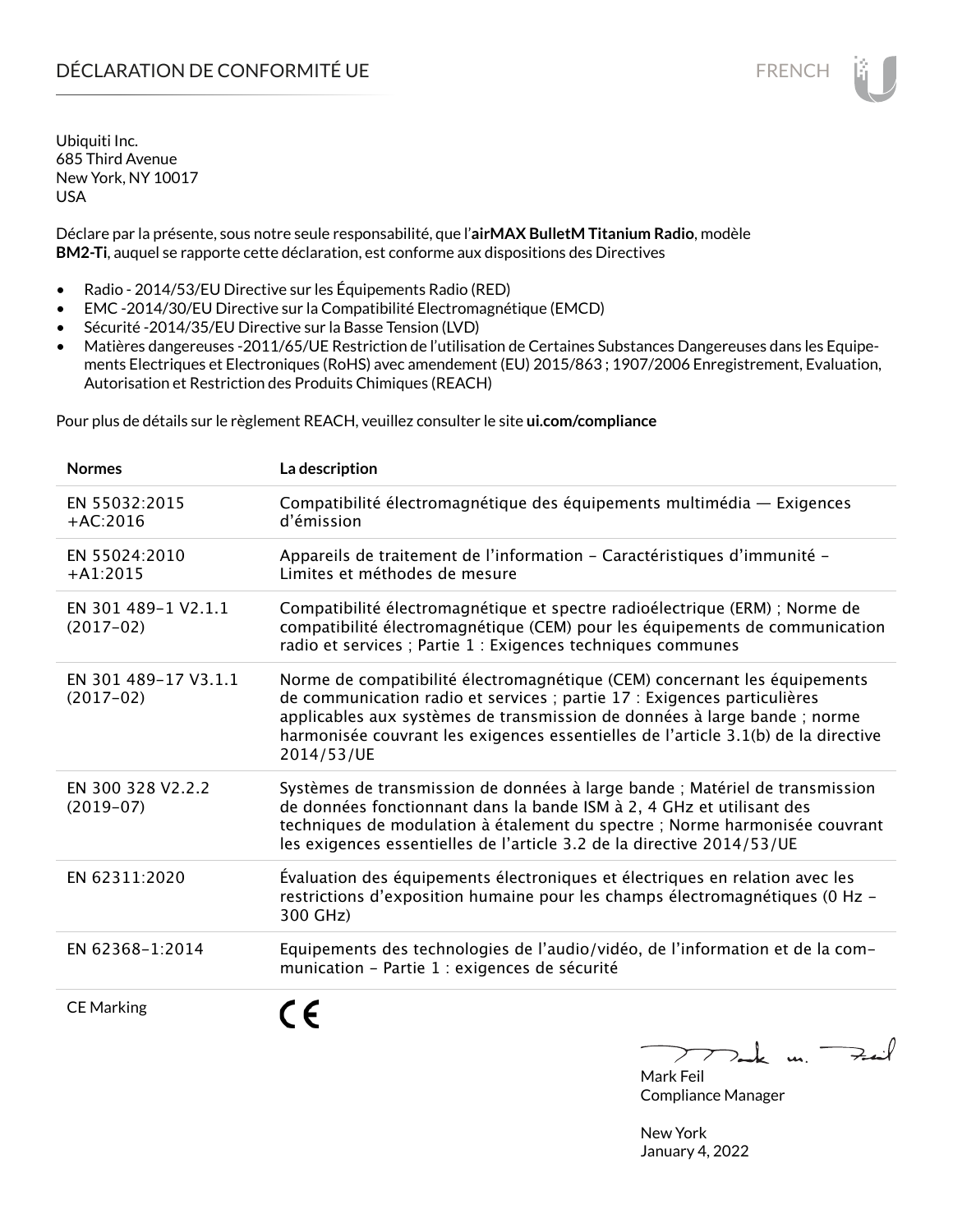Por la presente declaramos bajo nuestra exclusiva responsabilidad que el **airMAX BulletM Titanium Radio**, modelo **BM2-Ti**, al que se refiere esta declaración, es conforme con las disposiciones de las Directivas

- Radio 2014/53/EU Directiva de Equipos de Radio (RED)
- EMC -2014/30/Directiva de Compatibilidad Electromagnética de la UE (EMCD)
- Seguridad -2014/35/Directiva de Baja Tensión de la UE (LVD)
- Materiales Peligrosos -2011/65/UE Restricción de la Utilización de Determinadas Sustancias Peligrosas en Aparatos Eléctricos y Electrónicos (RoHS) con la enmienda (UE) 2015/863; 1907/2006 Registro, Evaluación, Autorización y Restricción de Sustancias Químicas (REACH)

Para más detalles sobre el REACH, consulte **ui.com/compliance**

| <b>Estándares</b>                   | Descripción                                                                                                                                                                                                                                                                                         |
|-------------------------------------|-----------------------------------------------------------------------------------------------------------------------------------------------------------------------------------------------------------------------------------------------------------------------------------------------------|
| EN 55032:2015<br>$+AC:2016$         | Compatibilidad electromagnética de equipos multimedia. Requisitos de emisión                                                                                                                                                                                                                        |
| EN 55024:2010<br>$+A1:2015$         | Equipos de tecnología de la información - Características de inmunidad -<br>Límites y métodos de medida                                                                                                                                                                                             |
| EN 301 489-1 V2.1.1<br>$(2017-02)$  | Cuestiones de Compatibilidad Electromagnética y Espectro de Radiofrecuencia<br>(ERM). Compatibilidad electromagnética (CEM): norma para equipos de radio y<br>servicios. Parte 1: Requisitos técnicos comunes                                                                                       |
| EN 301 489-17 V3.1.1<br>$(2017-02)$ | Norma de Compatibilidad Electromagnética (CEM) para equipos y servicios<br>radioeléctricos; Parte 17: Condiciones específicas para sistemas de transmisión<br>de datos de banda ancha; Norma armonizada que cubre los requisitos<br>esenciales del artículo 3.1.b) de la Directiva 2014/53/UE       |
| EN 300 328 V2.2.2<br>$(2019-07)$    | Sistemas de transmisión de datos de banda ancha; Equipos de transmisión<br>de datos, que funcionan en la banda ISM de 2,4 GHz y utilizan técnicas de<br>modulación de espectro ensanchado; Norma armonizada que cubre los<br>requisitos esenciales según el artículo 3.2 de la Directiva 2014/53/UE |
| EN 62311:2020                       | Evaluación de los equipos electrónicos y eléctricos en relación con las<br>restricciones relativas a la exposición de las personas a los campos<br>electromagnéticos (0 Hz - 300 GHz)                                                                                                               |
| EN 62368-1:2014                     | Equipos de audio y vídeo, de tecnología de la información y de la comunicación<br>- Parte 1: Requisitos de seguridad                                                                                                                                                                                |
| <b>CE Marking</b>                   | $\sqrt{2}$                                                                                                                                                                                                                                                                                          |

 $7$  $\triangleright$  $\overline{\phantom{a}}$ 

Mark Feil Compliance Manager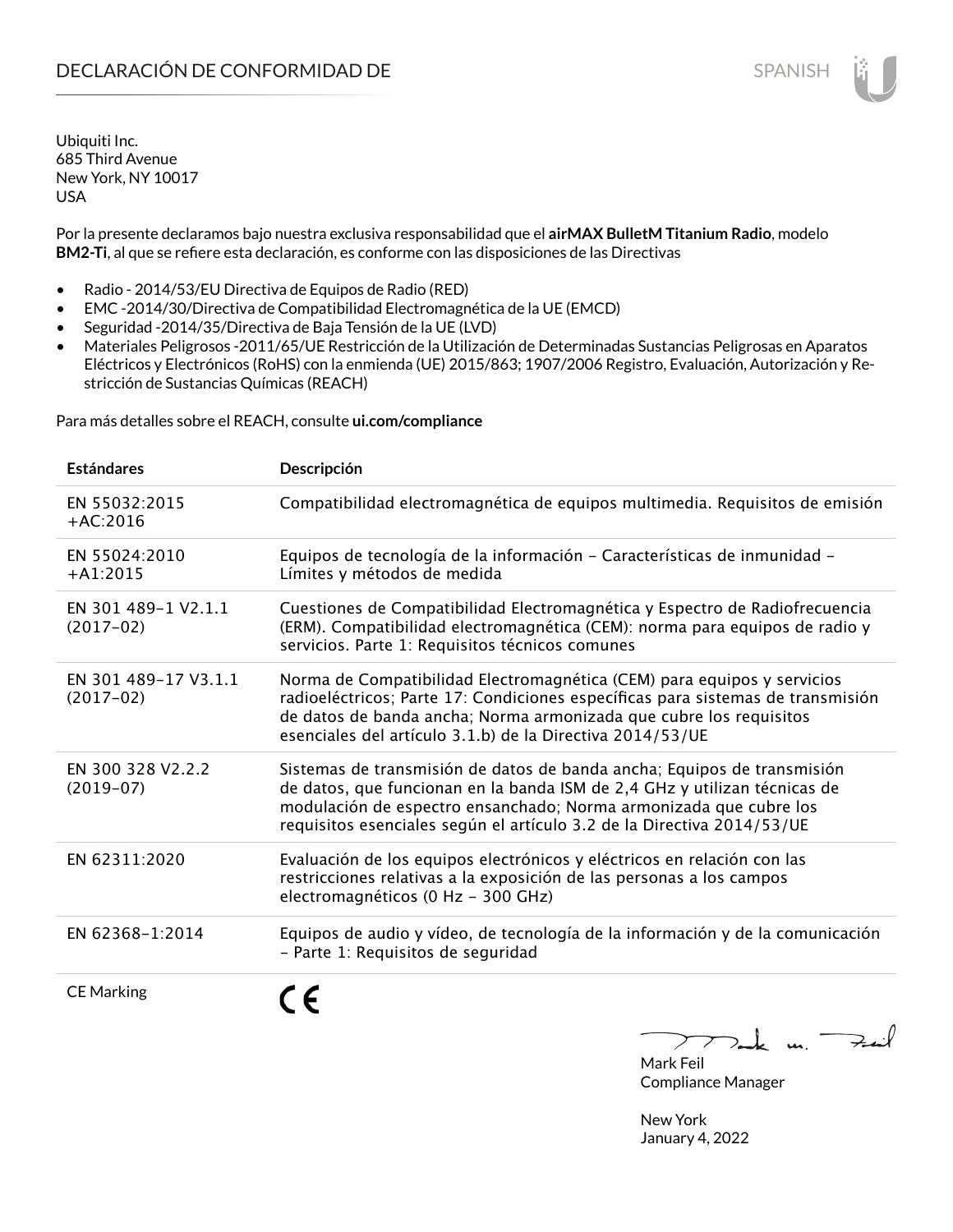# DECLARAȚIA DE CONFORMITATE UE EXECUTE DE ROMANIAN

Ubiquiti Inc. 685 Third Avenue New York, NY 10017 USA

Prin prezenta declarăm sub răspunderea noastră exclusivă că "airMAX BulletM Titanium Radio", modelul BM2-Ti, la care se referă această declarație, este în conformitate cu prevederile directivelor următoare:

- Radio 2014/53/EU Radio Equipment Directive (RED) (Directiva UE privind echipamentele radio)
- EMC -2014/30/EU Electromagnetic Compatibility Directive (EMCD) (Directiva UE privind compatibilitatea electromagnetică)
- Siguranță -2014/35/EU Low Voltage Directive (LVD) (Directiva UE privind joasa tensiune)
- Materiale periculoase -2011/65/EU Restriction of the Use of Certain Hazardous Substances in Electrical and Electronic Equipment (RoHS) with amendment (EU) 2015/863 (Directiva UE privind restricția utilizării anumitor substanțe periculoase în echipamentele electrice și electronice (RoHS) cu amendamentele ulterioare); 1907/2006 Registration, Evaluation, Authorization and Restriction of Chemicals (REACH) (Regulamentul Uniunii Europene privind înregistrarea, evaluarea si autorizarea produselor chimice)

Pentru detalii suplimentare referitoare la regulamentul REACH, vă rugăm să consultați site-ul **ui.com/compliance**

| <b>Standarde</b>                    | <b>Descriere</b>                                                                                                                                                                                                                                                                                  |
|-------------------------------------|---------------------------------------------------------------------------------------------------------------------------------------------------------------------------------------------------------------------------------------------------------------------------------------------------|
| EN 55032:2015<br>$+AC:2016$         | Compatibilitatea electromagnetică a echipamentelor multimedia - Cerințe<br>privind emisiile                                                                                                                                                                                                       |
| EN 55024:2010<br>$+A1:2015$         | Echipamente pentru tehnologia informației. Caracteristici ale imunității. Limite<br>și metode de măsurare                                                                                                                                                                                         |
| EN 301 489-1 V2.1.1<br>$(2017-02)$  | Compatibilitatea electromagnetică și chestiuni legate de spectrul de frecvențe<br>radio (ERM); Standard de compatibilitate electromagnetică (EMC) pentru<br>echipamente și servicii radio; Partea 1: Cerințe tehnice comune                                                                       |
| EN 301 489-17 V3.1.1<br>$(2017-02)$ | Standard de compatibilitate electromagnetică (EMC) pentru echipamente și<br>servicii radio; Partea 17: Condiții specifice pentru sistemele de transmisie<br>a datelor în bandă largă; Standard armonizat privind cerințele esențiale ale<br>articolului 3.1 litera (b) din Directiva 2014/53 / UE |
| EN 300 328 V2.2.2<br>$(2019-07)$    | Sisteme de transmisie pe bandă largă; Echipamente de transmisie de date care<br>funcționează în banda ISM de 2,4 GHz și utilizează tehnici de modulare a benzii<br>largi; Standard armonizat privind cerințele esențiale ale articolului 3.2 din<br>Directiva 2014/53 / UE                        |
| EN 62311:2020                       | Evaluarea echipamentelor electronice și electrice legate de restricțiile expunerii<br>umane la câmpurile electromagnetice (0 Hz - 300 GHz)                                                                                                                                                        |
| EN 62368-1:2014                     | Echipamente tehnologice audio / video, informaționale și de comunicații. Partea<br>1: Cerințe de siguranță                                                                                                                                                                                        |
| <b>CE Marking</b>                   |                                                                                                                                                                                                                                                                                                   |

 $k$  un Fail

Mark Feil Compliance Manager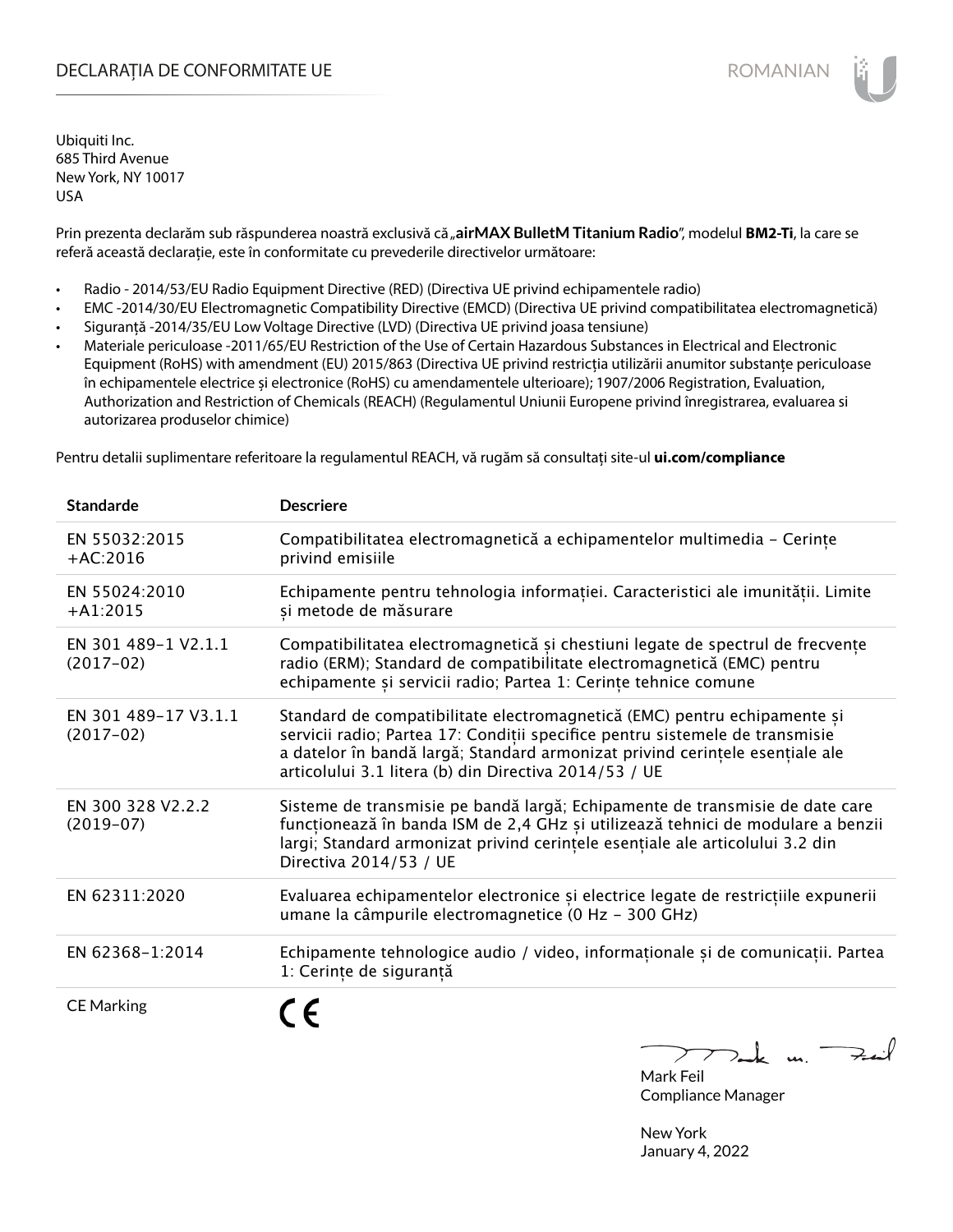# DEKLARACJA ZGODNOŚCI UE POLISH

Ubiquiti Inc. 685 Third Avenue New York, NY 10017 USA

Niniejszym oświadczam z naszą wyłączną odpowiedzialnością, że **airMAX BulletM Titanium Radio**, model **BM2-Ti**, do którego odnosi się niniejsza deklaracja, jest zgodny z przepisami Dyrektyw

- Radio 2014/53/Dyrektywa Sprzętu Radiowego UE (RED)
- EMC -2014/30/Dyrektywa Zgodności Elektromagnetycznej UE (EMCD)
- Bezpieczeństwo -2014/35/Dyrektywa Niskiego Napięcia UE (LVD)
- Materiały Niebezpieczne -2011/65/Restrykcje Dotyczące Użycia NIektórych Niebezpiecznych Substancji w Sprzęcie Elektrycznym i Elektronicznym UE (RoHS) ze zmianą (UE) 2015/863; 1907/2006 Rejestracja, Ocena, Zezwolenie i Restrykcje Dotyczące Chemikaliów (REACH)

Aby uzyskać dodatkowe informacje REACH, należy przejść do **ui.com/compliance**

| <b>Normy</b>                        | <b>Opis</b>                                                                                                                                                                                                                                                         |
|-------------------------------------|---------------------------------------------------------------------------------------------------------------------------------------------------------------------------------------------------------------------------------------------------------------------|
| EN 55032:2015<br>$+AC:2016$         | Kompatybilność elektromagnetyczna sprzętu multimedialnego - Wymagania<br>emisyjne                                                                                                                                                                                   |
| EN 55024:2010<br>$+A1:2015$         | Sprzęt technologii informatycznej - Charakterystyka odporności - Limity i<br>metody pomiarowe                                                                                                                                                                       |
| EN 301 489-1 V2.1.1<br>$(2017-02)$  | Kompatybilność elektromagnetyczna i Zagadnienia widma Radiowego (ERM);<br>Standard Kompatybilności ElektroMagnetycznej (EMC) dla sprzętu radiowego i<br>usług; Część 1: Typowe wymagania techniczne                                                                 |
| EN 301 489-17 V3.1.1<br>$(2017-02)$ | Standard Kompatybilności ElektroMagnetycznej (EMC) dla sprzętu radiowego<br>i usług; Część 17: Szczególne warunki dla Szerokopasmowych Systemów<br>Transmisji Danych; Norma zharmonizowana obejmująca zasadnicze wymagania<br>art. 3.1 lit. b) dyrektywy 2014/53/UE |
| EN 300 328 V2.2.2<br>$(2019-07)$    | Szerokopasmowe systemy transmisji; Szprzęt transmisji danych działający w<br>paśmie 2,4 GHz ISM i używający szerokopasmowe techniki modulacyjne; Norma<br>zharmonizowana obejmująca zasadnicze wymagania artykułu 3.2 dyrektywy<br>2014/53/UE                       |
| EN 62311:2020                       | Oszacowanie elektronicznego i elektrycznego sprzętu związanego z<br>ograniczeniami narażenia ludzi na pola elektromagnetyczne (0 Hz - 300 GHz)                                                                                                                      |
| EN 62368-1:2014                     | Audio/wideo, sprzęt technologii informatycznej i komunikacyjnej - Część 1:<br>Wymagania dotyczące bezpieczeństwa                                                                                                                                                    |
| <b>CE Marking</b>                   |                                                                                                                                                                                                                                                                     |

 $\downarrow$  m. Fail ⊃ Mark Feil

Compliance Manager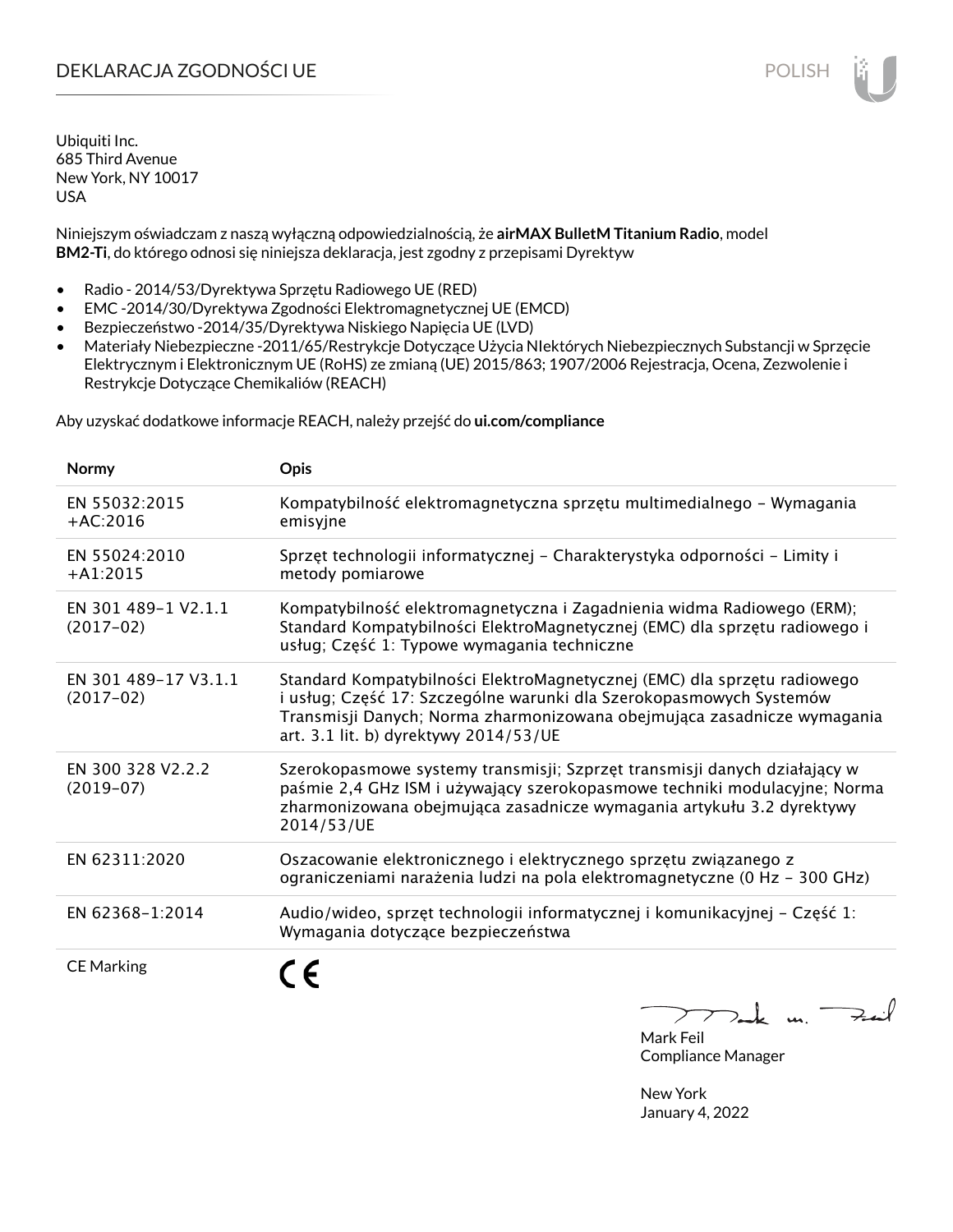# IZJAVA EU O SKLADNOSTI SLOVENIAN

Ubiquiti Inc. 685 Third Avenue New York, NY 10017 USA

S tem dokumentom na lastno odgovornost izjavljamo, da je naprava **airMAX BulletM Titanium Radio**, model **BM2-Ti**, na katerega se ta izjava nanaša, v skladu z določbami naslednjih direktiv:

- Radio 2014/53/EU Direktiva o radijski opremi (RED)
- EMC -2014/30/EU Direktiva o elektromagnetni združljivosti (EMCD)
- Varnost -2014/35/EU Direktiva o nizkonapetostni opremi (LVD)
- Nevarne snovi -2011/65/EU Direktiva o omejevanju uporabe nekaterih nevarnih snovi v električni in elektronski opremi (RoHS) s spremembo (EU) 2015/863; 1907/2006 Uredba o registraciji, evalvaciji, avtorizaciji in omejevanju kemikalij (REACH)

Več podrobnosti o REACH uredbi si poglejte na **ui.com/compliance**

| <b>Standardi</b>                    | <b>Opis</b>                                                                                                                                                                                                                                       |
|-------------------------------------|---------------------------------------------------------------------------------------------------------------------------------------------------------------------------------------------------------------------------------------------------|
| EN 55032:2015<br>$+AC:2016$         | Elektromagnetna združljivost večpredstavnostne opreme - Zahteve glede<br>elektromagnetnega sevanja                                                                                                                                                |
| EN 55024:2010<br>$+A1:2015$         | Oprema za informacijsko tehnologijo - Karakteristike odpornosti proti motnjam<br>- Mejne vrednosti in merilne metode                                                                                                                              |
| EN 301 489-1 V2.1.1<br>$(2017-02)$  | Elektromagnetna združljivost in zadeve v zvezi z radijskim spektrom (ERM) -<br>Standard elektromagnetne združljivosti (EMC) za radijsko opremo in storitve -<br>1. del: Splošne tehnične zahteve                                                  |
| EN 301 489-17 V3.1.1<br>$(2017-02)$ | Standard elektromagnetne združljivosti (EMC) za radijsko opremo in storitve<br>- 17. del: Posebni pogoji za širokopasovne sisteme za prenos podatkov -<br>Harmonizirani standard, ki zajema bistvene zahteve člena 3.1(b) direktive<br>2014/53/EU |
| EN 300 328 V2.2.2<br>$(2019-07)$    | Širokopasovni prenosni sistemi – Oprema za prenos podatkov v frekvenčnem<br>pasu 2,4 GHz ISM, ki uporablja širokopasovne modulacijske tehnike -<br>Harmonizirani standard, ki zajema bistvene zahteve člena 3.2 direktive<br>2014/53/EU           |
| EN 62311:2020                       | Ocena elektronske in električne opreme glede omejevanja izpostavljenosti ljudi<br>elektromagnetnim sevanjem (0 Hz - 300 GHz)                                                                                                                      |
| EN 62368-1:2014                     | Oprema za avdio/video, informacijsko in komunikacijsko tehnologijo - 1. del:<br>Varnostne zahteve                                                                                                                                                 |
| <b>CE Marking</b>                   |                                                                                                                                                                                                                                                   |

Dank un Zuil Mark Feil

Compliance Manager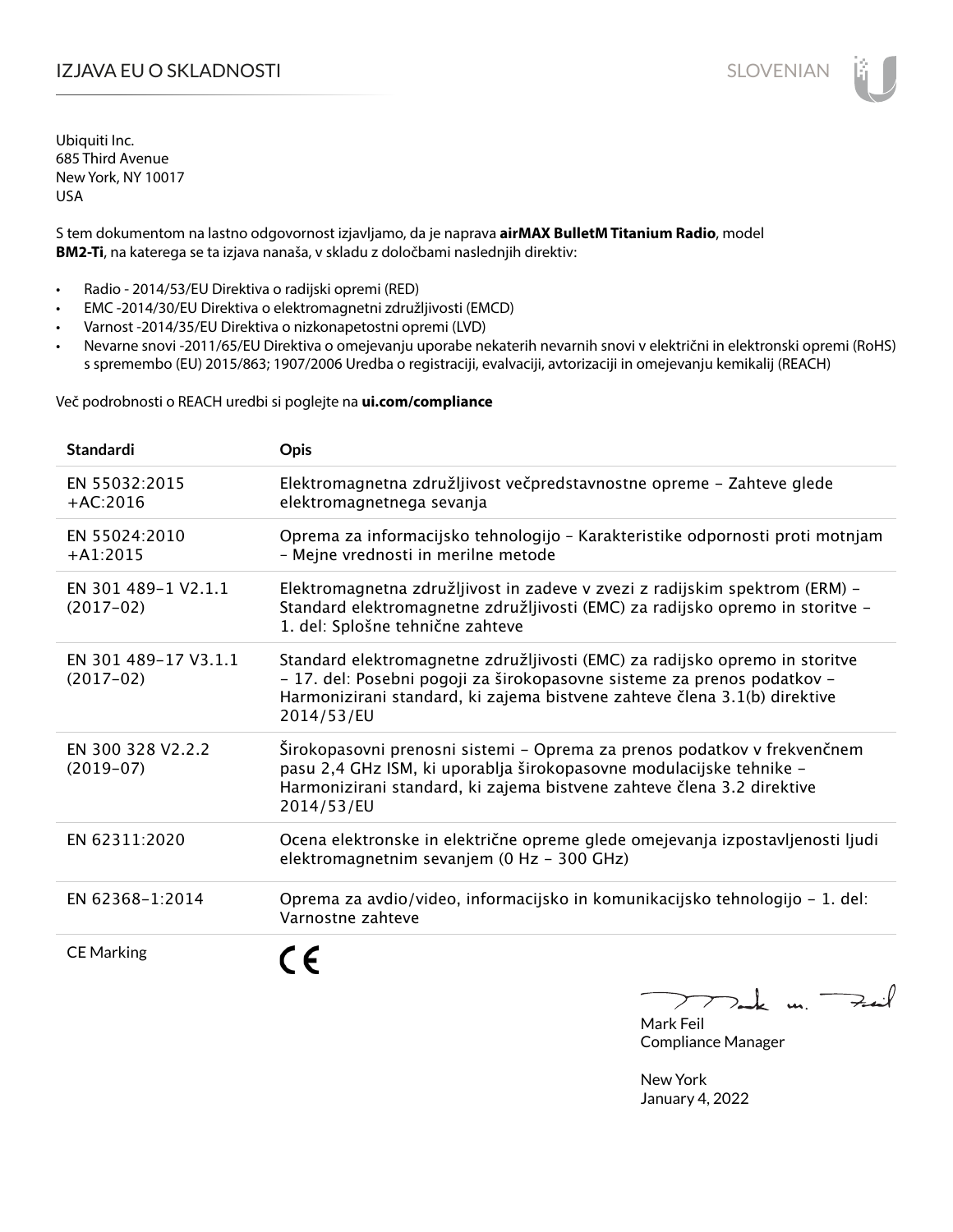Διά του παρόντος δηλώνουμε με αποκλειστική ευθύνη μας ότι το **airMAX BulletM Titanium Radio**, μοντέλο **BM2-Ti**, στο οποίο αναφέρεται η παρούσα δήλωση, είναι σύμφωνο με τις διατάξεις των Οδηγιών

- Ραδιοεξοπλισμός Οδηγία Ραδιοεξοπλισμού (RED) 2014/53/ΕΕ
- EMC Οδηγία Ηλεκτρομαγνητικής Συμβατότητας (EMCD) 2014/30/ΕΕ
- Ασφάλεια Οδηγία Χαμηλής Τάσης (LVD) 2014/35/ΕΕ
- Επικίνδυνα Υλικά Περιορισμός της Χρήσης Ορισμένων Επικίνδυνων Ουσιών σε Ηλεκτρικό και Ηλεκτρονικό Εξοπλισμό (RoHS) 2011/65/ΕΕ με τροποποίηση (ΕΕ) 2015/863. Καταχώριση, Αξιολόγηση, Εξουσιοδότηση και Περιορισμός Χημικών Ουσιών (REACH) 1907/2006

Για περισσότερες λεπτομέρειες σχετικά με το REACH, παρακαλούμε ανατρέξτε στη διεύθυνση **ui.com/compliance**

| Πρότυπα                             | Περιγραφή                                                                                                                                                                                                                                                              |
|-------------------------------------|------------------------------------------------------------------------------------------------------------------------------------------------------------------------------------------------------------------------------------------------------------------------|
| EN 55032:2015<br>$+AC:2016$         | Ηλεκτρομαγνητική συμβατότητα εξοπλισμού πολυμέσων - Απαιτήσεις<br>εκπομπών                                                                                                                                                                                             |
| EN 55024:2010<br>$+A1:2015$         | Εξοπλισμός τεχνολογίας πληροφοριών - Χαρακτηριστικά θωράκισης - Όρια<br>και μέθοδοι μέτρησης                                                                                                                                                                           |
| EN 301 489-1 V2.1.1<br>$(2017-02)$  | Ηλεκτρομαγνητική συμβατότητα και Θέματα Ραδιοφάσματος (ERM). Πρότυπο<br>ηλεκτρομαγνητικής συμβατότητας (ΕΜC) για ραδιοεξοπλισμό και υπηρεσίες.<br>Μέρος 1: Κοινές τεχνικές απαιτήσεις                                                                                  |
| EN 301 489-17 V3.1.1<br>$(2017-02)$ | Πρότυπο ηλεκτρομαγνητικής συμβατότητας (ΕΜC) για ραδιοεξοπλισμό και<br>υπηρεσίες. Μέρος 17: Ειδικοί όροι για Συστήματα Μετάδοσης Δεδομένων<br>Ευρείας Ζώνης · Εναρμονισμένο Πρότυπο που καλύπτει τις βασικές<br>απαιτήσεις του άρθρου 3.1 (β) της Οδηγίας 2014/53 / ΕΕ |
| EN 300 328 V2.2.2<br>$(2019-07)$    | Ευρυζωνικά συστήματα μετάδοσης. Εξοπλισμός μετάδοσης δεδομένων<br>που λειτουργεί στη ζώνη ISM 2,4 GHz και χρησιμοποιεί ευρυζωνικές<br>τεχνικές διαμόρφωσης. Εναρμονισμένο πρότυπο που καλύπτει τις βασικές<br>απαιτήσεις του άρθρου 3.2 της Οδηγίας 2014/53 / ΕΕ       |
| EN 62311:2020                       | Αξιολόγηση ηλεκτρονικού και ηλεκτρικού εξοπλισμού που σχετίζεται με<br>περιορισμούς έκθεσης στον άνθρωπο για ηλεκτρομαγνητικά πεδία (0 Hz -<br>300 GHz)                                                                                                                |
| EN 62368-1:2014                     | Εξοπλισμός τεχνολογίας ήχου/εικόνας, πληροφορικής και επικοινωνιών -<br>Μέρος 1: Απαιτήσεις ασφάλειας                                                                                                                                                                  |
| <b>CE Marking</b>                   |                                                                                                                                                                                                                                                                        |

 $\triangleright$  $\nabla$ ank un  $\rightarrow$  $\overline{\phantom{a}}$ 

Mark Feil Compliance Manager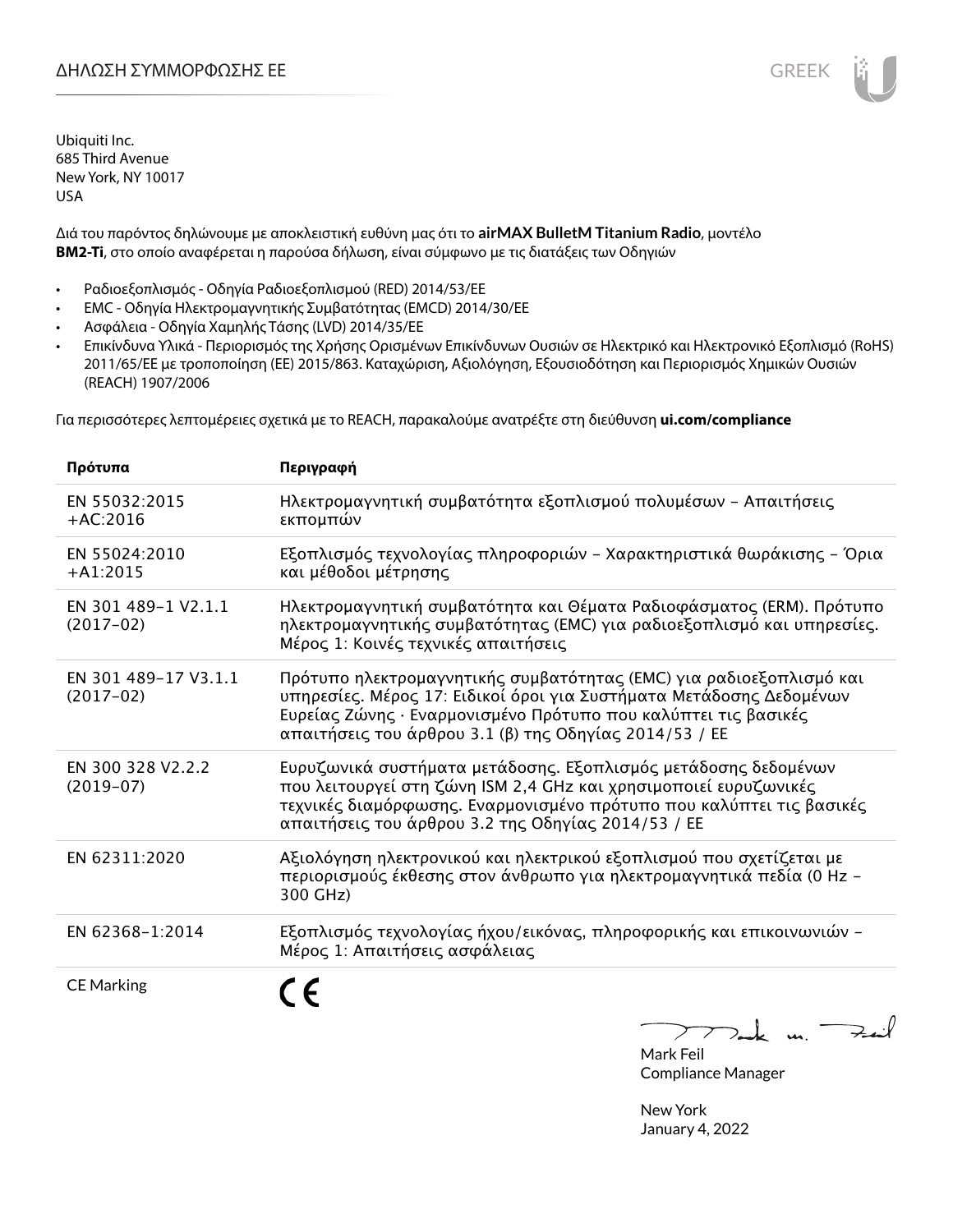# EÚ VYHLÁSENIE O SÚHLASE SLOVAK SLOVAK

Ubiquiti Inc. 685 Third Avenue New York, NY 10017 USA

Týmto prehlasuje, na našu výlučnú zodpovednosť, že **airMAX BulletM Titanium Radio**, model **BM2-Ti**, ktorého sa toto vyhlásenie týka, je v súlade s ustanoveniami Smerníc

- Rádio 2014/53/EÚ Smernica o Rádiových Zariadeniach (RED)
- EMC -2014/30/EÚ Smernica o Elektromagnetickej Kompatibilite (EMCD)
- Bezpečnosť -2014/35/EÚ Smernica o Nízkom Napätí (LVD)
- Nebezpečné Materiály -2011/65/EÚ Obmedzenie Používania Určitých Nebezpečných Látok v Elektrických a Elektronických Zariadeniach (RoHS) s dodatkom (EÚ) 2015/863; 1907/2006 Registrácia, Hodnotenie, Autorizácia a Obmedzenie chemikálií (REACH)

Ďalšie informácie o REACH môžete nájsť na **ui.com/compliance**

| Štandardy                           | <b>Popis</b>                                                                                                                                                                                                                                                 |
|-------------------------------------|--------------------------------------------------------------------------------------------------------------------------------------------------------------------------------------------------------------------------------------------------------------|
| EN 55032:2015<br>$+AC:2016$         | Elektromagnetická kompatibilita multimediálnych zariadení - emisné<br>požiadavky                                                                                                                                                                             |
| EN 55024:2010<br>$+A1:2015$         | Zariadenia informačných technológií - Charakteristiky odolnosti - Limity a<br>metódy merania                                                                                                                                                                 |
| EN 301 489-1 V2.1.1<br>$(2017-02)$  | Elektromagnetická kompatibilita a záležitosti rádiového spektra (ERM). Norma<br>elektromagnetickej kompatibility (EMC) pre rádiové zariadenia a služby:<br>Spoločné technické požiadavky                                                                     |
| EN 301 489-17 V3.1.1<br>$(2017-02)$ | Norma elektromagnetickej kompatibility (EMC) na rádiové zariadenia a služby.<br>17. časť: Osobitné podmienky pre širokopásmové systémy prenosu dát.<br>Harmonizovaná norma vzťahujúca sa na základné požiadavky článku 3.1 písm.<br>b) smernice $2014/53/EU$ |
| EN 300 328 V2.2.2<br>$(2019-07)$    | Širokopásmové prenosové systémy. Zariadenia na prenos údajov pracujúce<br>v pásme ISM 2,4 GHz a používajúce širokopásmové modulačné techniky.<br>Harmonizovaná norma vzťahujúca sa na základné požiadavky článku 3.2<br>smernice 2014/53/EÚ                  |
| EN 62311:2020                       | Posudzovanie elektronických a elektrických zariadení v súvislosti s<br>obmedzeniami vystavenia ľudí elektromagnetickým poliam (0 Hz - 300 GHz)                                                                                                               |
| EN 62368-1:2014                     | Zariadenia audio/video, informačnej a komunikačnej technológie – časť 1:<br>Bezpečnostné požiadavky                                                                                                                                                          |
| <b>CE Marking</b>                   | $\sqrt{2}$                                                                                                                                                                                                                                                   |

 $\downarrow$  m. Full  $\overline{\phantom{a}}$ ⊃

Mark Feil Compliance Manager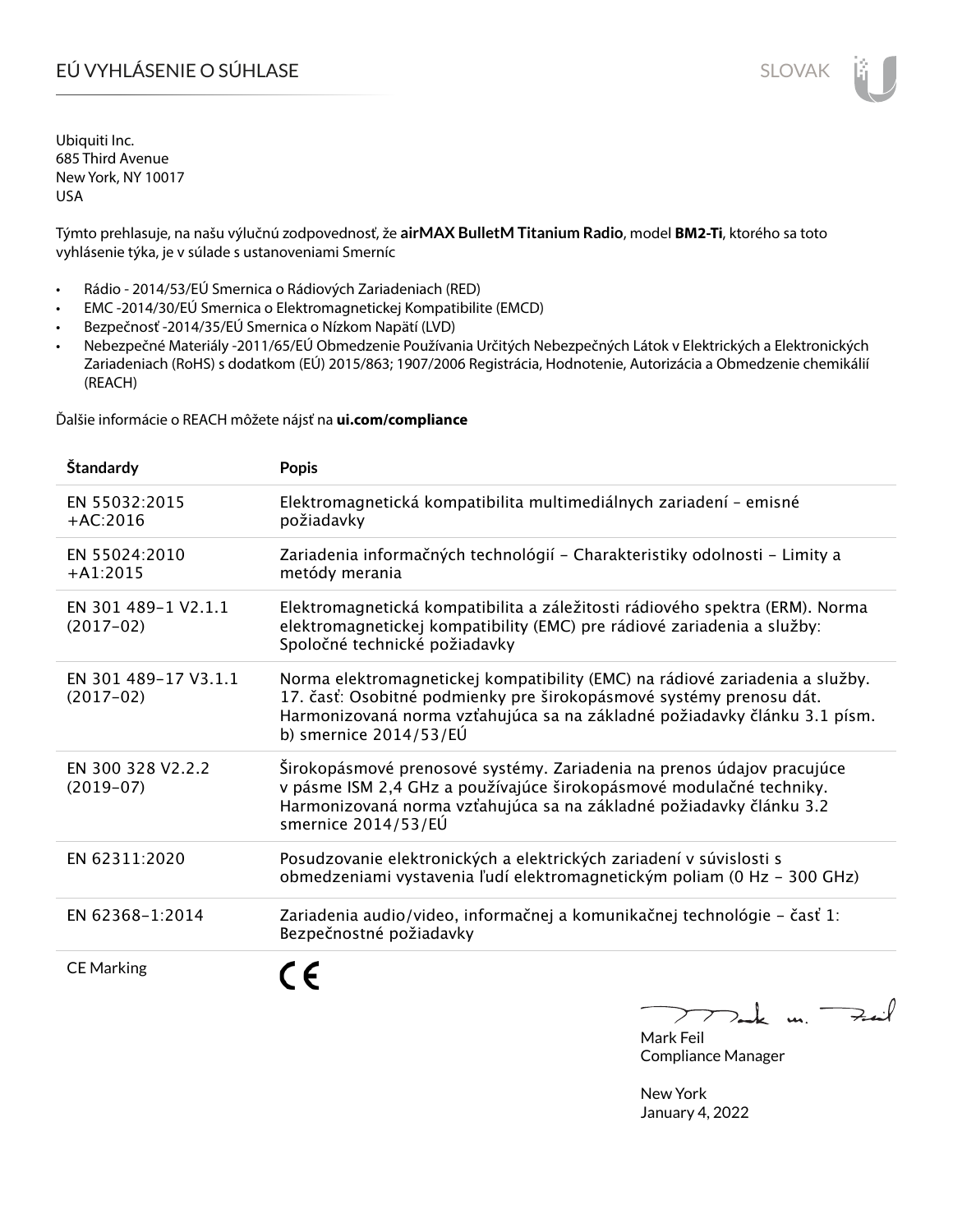# ES ATBILSTĪBAS DEKLARĀCIJA LATVIAN

Ubiquiti Inc. 685 Third Avenue New York, NY 10017 USA

Vienīgi uz savu atbildību deklarējam, ka iekārtas "**airMAX BulletM Titanium Radio**" modelis "**BM2-Ti**", uz ko attiecas šī deklarācija, atbilst šādu direktīvu noteikumiem:

- radio 2014/53/ES Radioiekārtu direktīva (RED);
- elektromagnētiskā saderība 2014/30/ES Elektromagnētiskās saderības direktīva (EMCD);
- drošība 2014/35/ES Zemsprieguma direktīva (LVD);
- bīstami materiāli 2011/65/ES Atsevišķu bīstamu ķīmisko vielu izmantošanas ierobežojumi elektriskajās un elektroniskajās iekārtās (RoHS) ar grozījumu (ES) 2015/863; 1907/2006 Ķīmisko vielu reģistrēšana, novērtēšana, atļaušana un ierobežošana (REACH).

Papildinformāciju par REACH lūdzam skatīt tīmekļa vietnē **ui.com/compliance**

| <b>Standarti</b>                    | <b>Apraksts</b>                                                                                                                                                                                                                                             |
|-------------------------------------|-------------------------------------------------------------------------------------------------------------------------------------------------------------------------------------------------------------------------------------------------------------|
| EN 55032:2015<br>$+AC:2016$         | Multivides iekārtu elektromagnētiskā saderība - Emisijai piemērojamās prasības                                                                                                                                                                              |
| EN 55024:2010<br>$+A1:2015$         | Informācijas tehnoloģijas iekārtas - Traucējumnoturības raksturlielumi -<br>Robežvērtības un mērīšanas metodes                                                                                                                                              |
| EN 301 489-1 V2.1.1<br>$(2017-02)$  | Elektromagnētiskā saderība un radiofrekvenču spektra jautājumi (ERM);<br>Elektromagnētiskās saderības (EMS) standarts radioiekārtām un dienestiem; 1.<br>daļa: Vispārējās tehniskās prasības                                                                |
| EN 301 489-17 V3.1.1<br>$(2017-02)$ | Elektromagnētiskās saderības (EMS) standarts radioiekārtām un dienestiem;<br>17. daļa: Īpašie nosacījumi platjoslas datu pārraides sistēmām; Saskaņotais<br>standarts, kas atbilst Direktīvas 2014/53/ES 3. panta 1. punkta b) apakšpunkta<br>pamatprasībām |
| EN 300 328 V2.2.2<br>$(2019-07)$    | Platjoslas pārraides sistēmas; Datu pārraides iekārtas, kas darbojas 2,4 GHz<br>ISM joslā un izmanto platjoslas modulācijas paņēmienus; Saskaņotais standarts,<br>kas atbilst Direktīvas 2014/53/ES 3. panta 2. punkta pamatprasībām                        |
| EN 62311:2020                       | Elektronisko un elektrisko iekārtu novērtēšana attiecībā uz ierobežojumiem 0<br>Hz-300 GHz elektromagnētisko lauku iedarbībai uz cilvēkiem                                                                                                                  |
| EN 62368-1:2014                     | Audio/video, informācijas un komunikācijas tehnoloģiju aprīkojums - 1. daļa:<br>Drošības prasības                                                                                                                                                           |
| <b>CE Marking</b>                   |                                                                                                                                                                                                                                                             |

m. Fail

Mark Feil Compliance Manager